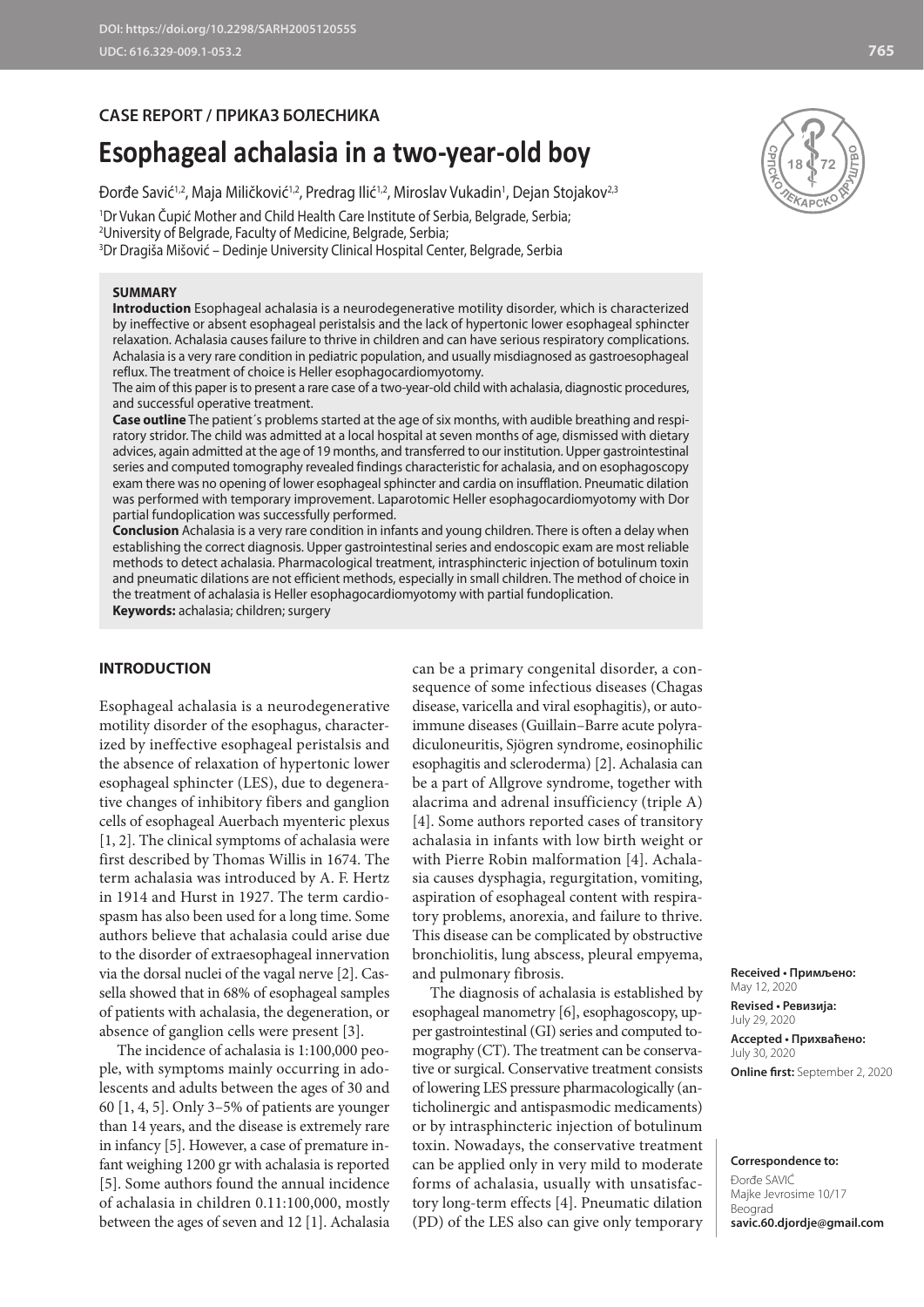positive results. The surgical treatment consists of Heller esophagocardiomyotomy (HE). The longitudinal splitting of smooth muscular fibers is made in the distal esophagus, cardia, and gastric fundus. An antireflux procedure should be performed at the same time, preventing postoperative gastroesophageal reflux (GER). Nowadays, HE is considered the treatment of choice for achalasia, especially in children.

## **CASE REPORT**

The patient's problems started at the age of six months, when the intake of mushy and firmer foods began. Anamnestic data suggested that liquids and milk intake was pretty well tolerated. After food intake there was audible breathing, wheezing and respiratory stridor, without cyanosis. The child was admitted to a local hospital at seven months of age, lung radiographs, laboratory analyzes and otorhinolaryngological (ORL) examination were performed, and the patient was dismissed home with medical advice concerning food intake. At the age of 19 months the child was admitted again, and then transferred to our hospital. On admission, the child was malnourished, with body weight of 10.7 kg and body height of 83 cm. Lung auscultation revealed inspiratory stridor. Early psychomotoric development was regular. The patient's father was operated on because of hypertrophic pyloric stenosis. Pulmonary radiograph exam showed hilifugal bilateral salient interstitial drawing. Upper GI series revealed the markedly dilated esophagus, while it´s terminal part tapered conically and contrast, in a thin jet and in small amounts, passed into the stomach (Figure 1). Endoscopic exam revealed remained food in esophageal lumen, the dilated esophagus, and stenotic cardia not opening to insufflation. Esophageal narrowing at the level of the diaphragm was dilated by esophageal balloon  $N^{\circ}10-12$  to 2/3 of balloon width. For the first two weeks after dilation, the child's condition improved, but the recurrence occurred. The child was admitted again after 50 days, with the same complaints. The planned esophageal manometry at another institution could not be done because of the child's age. Chest CT scan recorded the dilation of the cervical and thoracic parts of the esophagus, with a maximum diameter of 17 mm in the anteroposterior (AP) direction, and 27 mm in the laterolateral (LL) direction. The esophageal wall was uniformly 3 mm thick, and hydroaeric level in the lower esophagus was prominent. When the patient was two years old, he was operated on. After medial laparotomy, the thoracic esophagus was mobilized, the vagal nerve identified and trapped. The longitudinal myotomy was performed, engaging 3 cm of the distal esophagus, cardia and 3 cm of the gastric fundus (Figure 2). The cardiomyotomy was difficult to perform due to the scar tissue, caused by previous PD. Esophageal and gastric mucosal prolapse occurred. The Dor anterior gastric fundoplication in the length of 2.5 cm was performed. Postoperative course was uneventful. Control upper GI series showed no contrast extralumination, esophageal dilation was still present, but contrast passed into the stomach faster and



**Figure 1.** Preoperative radiography



**Figure 2.** Operative myotomy



**Figure 3.** Postoperative radiography

in a thicker jet (Figure 3). The patient was readmitted two months later. Food intake was significantly better and major complaints reduced. Contrast upper GI study showed uniformly expanded esophagus, and the distal part of the esophagus moderately narrowed, but barium passed into the stomach without delay. There were no signs of GER.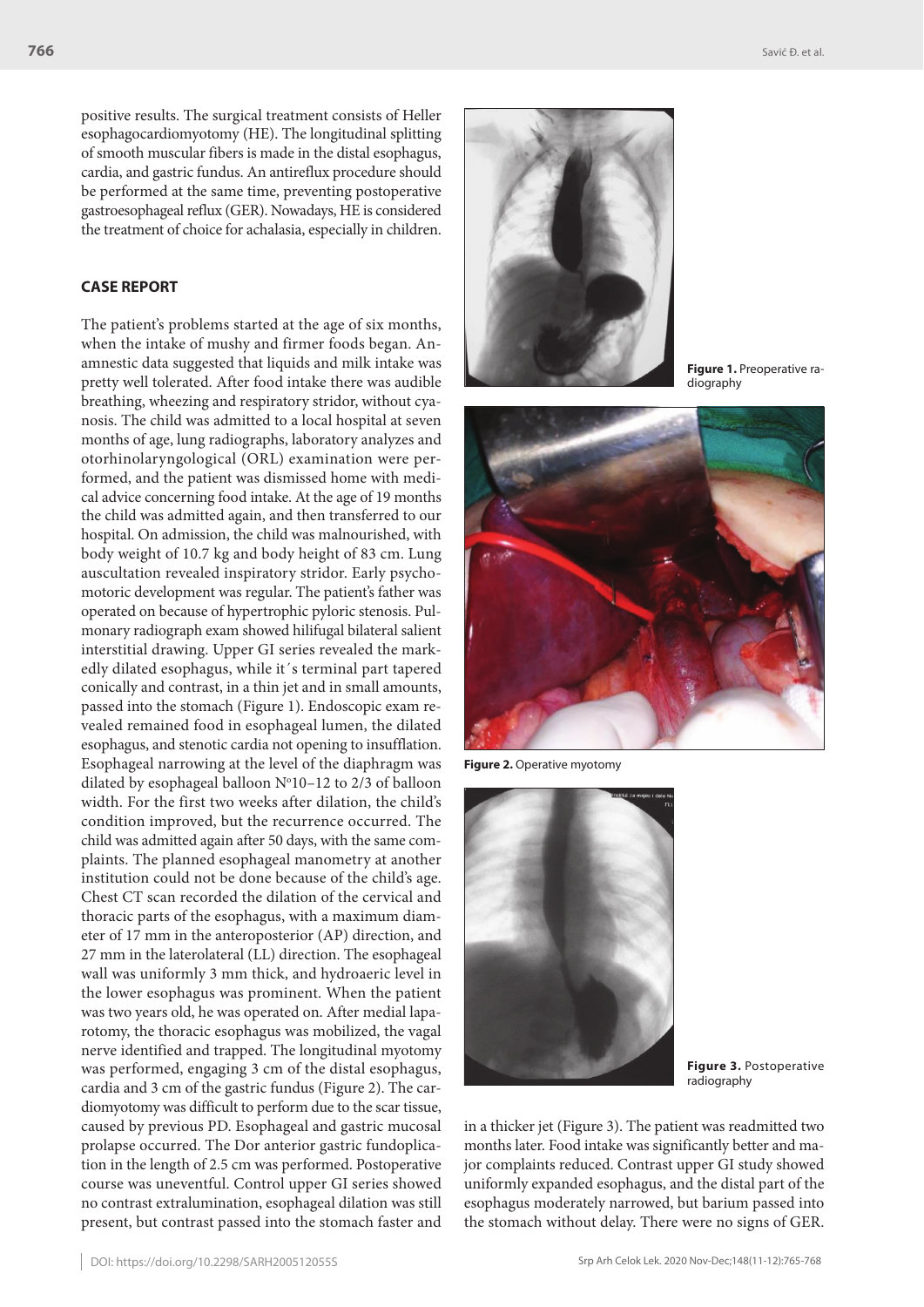Esophageal PD was performed and moderate stenosis at the cardia level completely dilated by the balloon 10–12 mm. After that, in six months follow-up the patient had no complaints or swallowing problems.

### **DISCUSSION**

Esophageal achalasia in children is a rare disease and is often misdiagnosed as GER or, less commonly, as eating disorders, idiopathic failure to thrive, or bronchial asthma. Many studies have shown that achalasia in infants and young children manifests with difficulty feeding, nocturnal cough, wheezing, stridor, acute upper respiratory tract obstruction and recurrent respiratory infections, and in older children with symptoms of GER, sore throat, cough and hoarseness. Overall, the most presenting symptoms are regurgitation (83%), dysphagia (71%), poor growth (54%) and respiratory symptoms (41%) [7]. The diagnosis of achalasia is difficult to establish in children under five years of age, since its incidence is very low, and often there is a delay in making the diagnosis and applying the appropriate treatment [1]. Although 18% of pediatric patients have symptom onset during infancy, in only 6% of patients the diagnosis of achalasia is established during infancy [7]. In a meta-analysis made by Myers et al. [7], performed on 175 pediatric patients worldwide, achalasia has the predilection for male sex (61%:39%), and family cases and associated disorders are very rare. Poornachand et al. [1] state that the median time from symptoms onset to diagnosis is nearly three years. The patient's age and the rarity of achalasia in pediatric population are the reasons that our patient's condition was considered as distal esophageal peptic stenosis due to GER and treated by antiulcer therapy. Esophageal manometry is the gold standard, as it shows the elevated basal pressure of LES, the absence of its relaxation on swallowing, and the absence or reduction of esophageal peristalsis [1]. Unfortunately, this procedure was not performed in our patient because of his age. High-resolution impedance manometry can be very useful in the diagnostics [8, 9]. CT scan, contrast studies, and esophagoscopy are very reliable and useful diagnostic methods. Upper GI series, showing dilated, aperistaltic esophagus and narrowed esophagogastric junction as "bird beak" is diagnostic in more than 92% of patients [7]. Our patient's CT, radiography and esophagoscopy findings were characteristic.

The decreased esophageal peristalsis and the absence of LES relaxation cannot be repaired, so the treatment is aimed to reducing LES pressure. Conservative treatment of achalasia is based on the reduction of LES pressure by using anticholinergic and spasmolytic medications. Administration of isosorbide dinitrate, calcium channel blockers and nifedipine showed some positive effects in adults, but not in children [1, 8]. In our patient this kind of medical treatment was not applied because of his age. Intrasphincteric injection of botulinum toxin also does not give satisfactory results [1]. The botulinum injection treatment was not considered as a therapeutical mode in our patient, considering negative results announced in many articles and the child's age. In adult patients, PD can achieve success in 70–80% [10]. Azizkhan et al. [11], however, showed that in pediatric population only 25% of patients responded favorably to repeated PD, while 75% had to undergo a myotomy subsequently, emphasizing that PD was not successful in any child younger than nine years. Jung et al. [4] recorded the higher success rate of PD comparing to Heller operation (55.5%:44.5% after six months, and 65%:40% after 24 months), but they do not recommend PD in children below six years of age. PD of the esophagus was made in our patient because of the suspicion of distal esophageal peptic stenosis. Peroral endoscopic myotomy is a new method that is gradually gaining importance in the treatment of achalasia in children [1, 8, 12]. However, the surgical treatment, based on esophagocardiomyotomy, has proven to be the most effective method for the treatment of achalasia [1]. Esophagocardiomyotomy can be performed by an abdominal or thoracic approach, but the abdominal approach is preferrable because of possibility of performing the antireflux procedure. Myotomy is followed by partial gastric fundoplication in order to reduce the incidence of postoperative GER (from 13% to 7%), although some authors consider it unnecessary [6]. Myotomy with fundoplication have higher success rate comparing to myotomy alone (91%:73%) [7]. The success rate of HE in children below six years of age is 75% at six months, and 83% at 24 months of follow up [2]. Some authors reported the overall success rate of the treatment of achalasia in children, by PD or HE, or both, of 57% after six months, and 64% after 24 months of follow up [7]. Other authors recorded success rate in children of 70–90% after 24 months, similar to the success rate in adults of 80–90% [4]. In our patient, the myotomy was made longitudinally and encompassed about 3 cm of the distal esophagus and 3 cm of the gastric fundus, with mucosal prolapse and without mucosal opening. The length of myotomy was shorter than presented in literature, considering the patient's age. Esophagocardiomyotomy was difficult, due to the scar tissue caused by previous PD. The Dor anterior gastric fundoplication in the length of 2.5 cm was performed in order to prevent postoperative GER, as well as to cover the denuded mucosa. Nowadays, laparoscopic esophagocardiomyotomy, with or without fundoplication, has gained primacy over laparotomic, as an effective method that allows quick recovery, short hospital stay and good definitive outcome [1, 13, 14, 15].

Despite a very low incidence in pediatric population, esophageal achalasia must be considered as a cause of regurgitation, failure to thrive and respiratory problems in infants and children. Once there is a suspicion, the diagnosis can be easily made by esophageal manometry, upper GI series end endoscopic exam. The surgical treatment, consisted of HE and partial wrapping of gastric fundus, is a method of choice in the treatment of children with achalasia.

**Informed consent statement:** Consent was obtained from the patient's mother for the publication of this report and any accompanying images.

**Conflict of interest:** None declared.